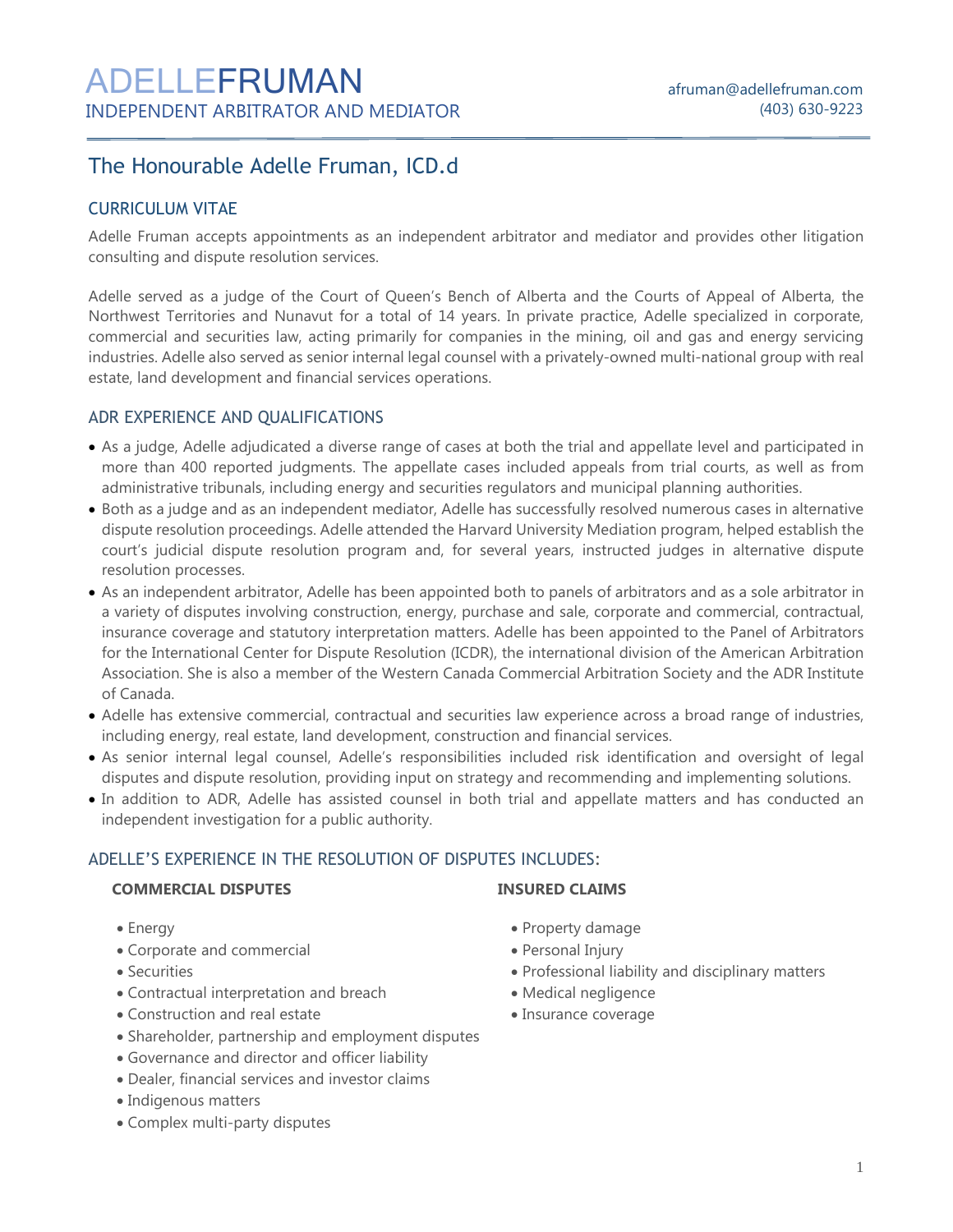# REPRESENTATIVE JUDGMENTS

#### **Alberta Energy Company Ltd. v. Goodwell Petroleum Corporation Ltd.**

2003 ABCA 277, [2003] AJ No. 1207, <http://canlii.ca/t/1tfwx> (oil sands leases; lessee's right to produce initial gascap gas incidental to bitumen recovery)

#### **Anderson v. Amoco Canada Oil and Gas**

1998 ABQB 620, [1998] AJ No. 805, <http://canlii.ca/t/5q45> (oil and gas split title; whether entitlement to gas is determined under initial reservoir conditions or when production has begun; whether rule of capture applies)

#### **UTI Energy Corp. v. Fracmaster Ltd.**

1999 ABCA 178, [1999] AJ No. 675, <http://canlii.ca/t/5s7m> (well servicing company insolvency; challenge of sale process to restructure company and competing bids for assets)

#### **369413 Alberta Ltd. v. Pocklington**

2000 ABCA 307, [2000] AJ No. 1350, <http://canlii.ca/t/5rpp> (share transfer by corporation in breach of loan agreement; action against director and shareholder for intentionally inducing breach of contract)

#### **LSI Logic Corporation of Canada, Inc. v. Logani**

2001 ABQB 710, [2001] AJ No. 1083, <http://canlii.ca/t/518d> (corporate going private transaction; fair value proceedings; oppression)

#### **Iverson v. Westfair Foods Ltd.**

[1996] 7 WWR 520, 1996 CanLII 10363 (ABQB), <http://canlii.ca/t/28q4h> (oppression; valuation and forced sale of shares; whether entire shareholder group is bound as part of a class action)

#### **Del Bianco v. Alberta Securities Commission**

2004 ABCA 344, [2004] AJ No. 1222, http://canlii.ca/t/1j13s (conviction for securities violations; whether securities registration and prospectus requirements had been violated and sanction imposed was excessive)

#### **Ironside v. Smith**

1998 ABCA 366, [1998] AJ No 1225, <http://canlii.ca/t/5sh1> (whether private placement of securities was in violation of securities laws and agreement to split commissions was enforceable)

#### **Enron Capital & Trade Resources Canada Corp. v. Blue Range Resource Corporation**

2000 ABCA 239, 192 DLR (4th) 281, <http://canlii.ca/t/5rq1> (derivatives; whether long term natural gas supply contracts are eligible financial contracts that are not stayed in insolvency)

#### **Heller v. Martens**

2002 ABCA 122, [2002] AJ No. 638, <http://canlii.ca/t/dwb> (motor vehicle accident; failure to wear seatbelt; contributory negligence and apportionment of liability)

#### **Vibert v. Stern**

57 Alta LR (3d) 325, 1997 CanLII 14911, <http://canlii.ca/t/28qkr> (ABQB) (motor vehicle accident; dominant driver; foreseeability and presumption of acting reasonably)

#### **Alberta (Workers' Compensation Board) v. Appeals Commission**

2005 ABCA 276, [2005] AJ No. 1012, <http://canlii.ca/t/1tbmw> (traumatic brain injury; judicial review of decision ordering WCB to pay compensation; standard of review)

# **Crampton v. Walton**

2005 ABCA 81, [2005] AJ No. 178, <http://canlii.ca/t/1jtpq> (raid of premises by police under search warrant; defences to action for assault)

#### **K. C. v. College of Physical Therapists of Alberta**

1999 ABCA 253, [1999] AJ No. 973, http://canlii.ca/t/5s57 (discipline committee conviction for professional misconduct; scope of investigations; improper delegation of decision-making power)

# **Northwest Equipment Inc. v. Daewoo Heavy Industries America Corp.**

2002 ABCA 79, [2002] AJ No. 327, http://canlii.ca/t/5093 (lease of heavy equipment; personal property securities priorities and interjurisdictional rules)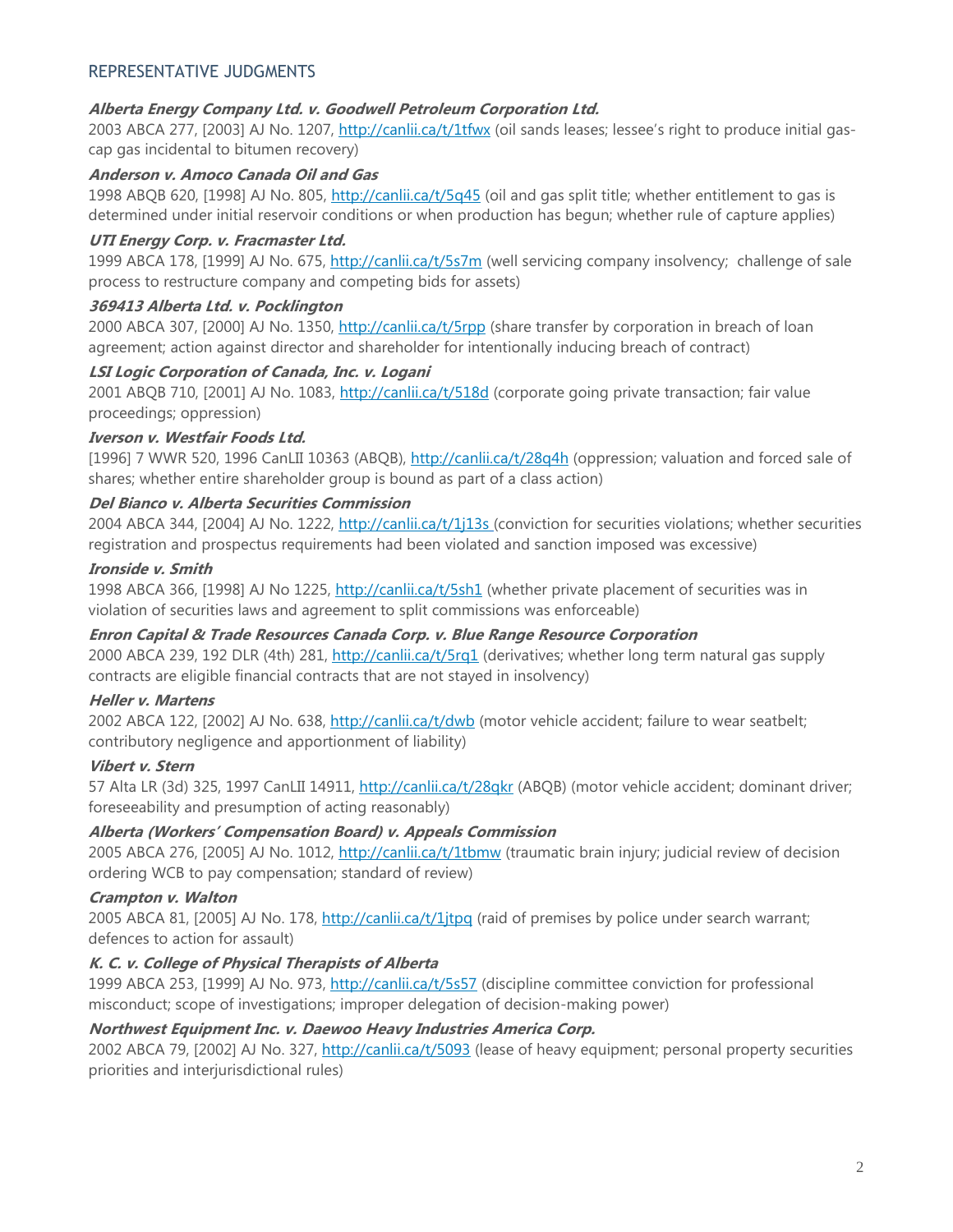#### PROFESSIONAL EXPERIENCE

- **2017 -** Independent arbitrator, mediator and litigation consultant
- **2007 - 2016** General Counsel and Senior Vice President Law, Walton Global Investments Ltd.; formerly Executive Vice President Law, Walton International Group Inc. The Walton Group of Companies was a multinational, privately-owned group headquartered in Calgary, Alberta, with operations in Canada, the United States, Asia and Europe. The Group included both private and public real investment structures and its financial services operations included a mutual fund manufacturer, a mutual fund dealer and an exempt market dealer.
- **1998 - 2007** Justice of the Courts of Appeal of Alberta, the Northwest Territories and Nunavut
- **1993 - 1998** Justice of the Court of Queen's Bench of Alberta, a federal superior trial court
- **1978 - 1993** Associate and Partner of Atkinson McMahon, Barristers and Solicitors (now Field Law), Calgary, Alberta, specializing in corporate, commercial and securities law
- **1974 - 1978** Articling student and associate of Doheny, Mackenzie, Grivakes, Gervais and Lemoyne, Avocats, (now Borden Ladner Gervais), Montreal, Quebec

#### EDUCATION

- **2011** Directors Education Program, Rotman School of Management/ Haskayne School of Business/ ICD Corporate Governance College
- **1996** Mediation Program, Harvard University
- **1975** Bachelor of Civil Law, First Class Standing, McGill University
- **1974** Bachelor of Common Law, First Class Standing, McGill University
- **1971** Bachelor of Arts, Great Distinction, McGill University

#### MEMBERSHIPS AND PROFESSIONAL AFFILIATIONS

- **1979 -** Law Society of Alberta
- **1976 - 1993** Barreau du Québec Quebec Bar Association (inactive)
- **2018 -** International Center for Dispute Resolution (ICDR) Panel of Arbitrators
- **2018 -** Western Canada Commercial Arbitration Society
- **2018 -** ADR Institute of Alberta / ADR Institute of Canada
- **2011 -** Institute of Corporate Directors
- **1995 -** International Association of Women Judges
- **1993 -** Canadian Association of Superior Court Judges

#### LEADERSHIP POSITIONS

- **2004 - 2007** Chair, Alberta Courts Information Technology Committee
- **2002 - 2005** Chair, Judges Technology Advisory Committee of the Canadian Judicial Council
- **2002 - 2004** Chair, Court of Appeal Management Information System Committee
- **1995 - 1999** Director, Canadian Institute for the Administration of Justice
- **1993 - 1998** Co-chair, Court of Queen's Bench Education Committee
- **1993 - 1995** Director, Alberta Law Reform Institute
- **1990 - 1993** Chair, The Law Society of Alberta joint committee with the Institute of Chartered Accountants of Alberta concerning the practice of law and accounting